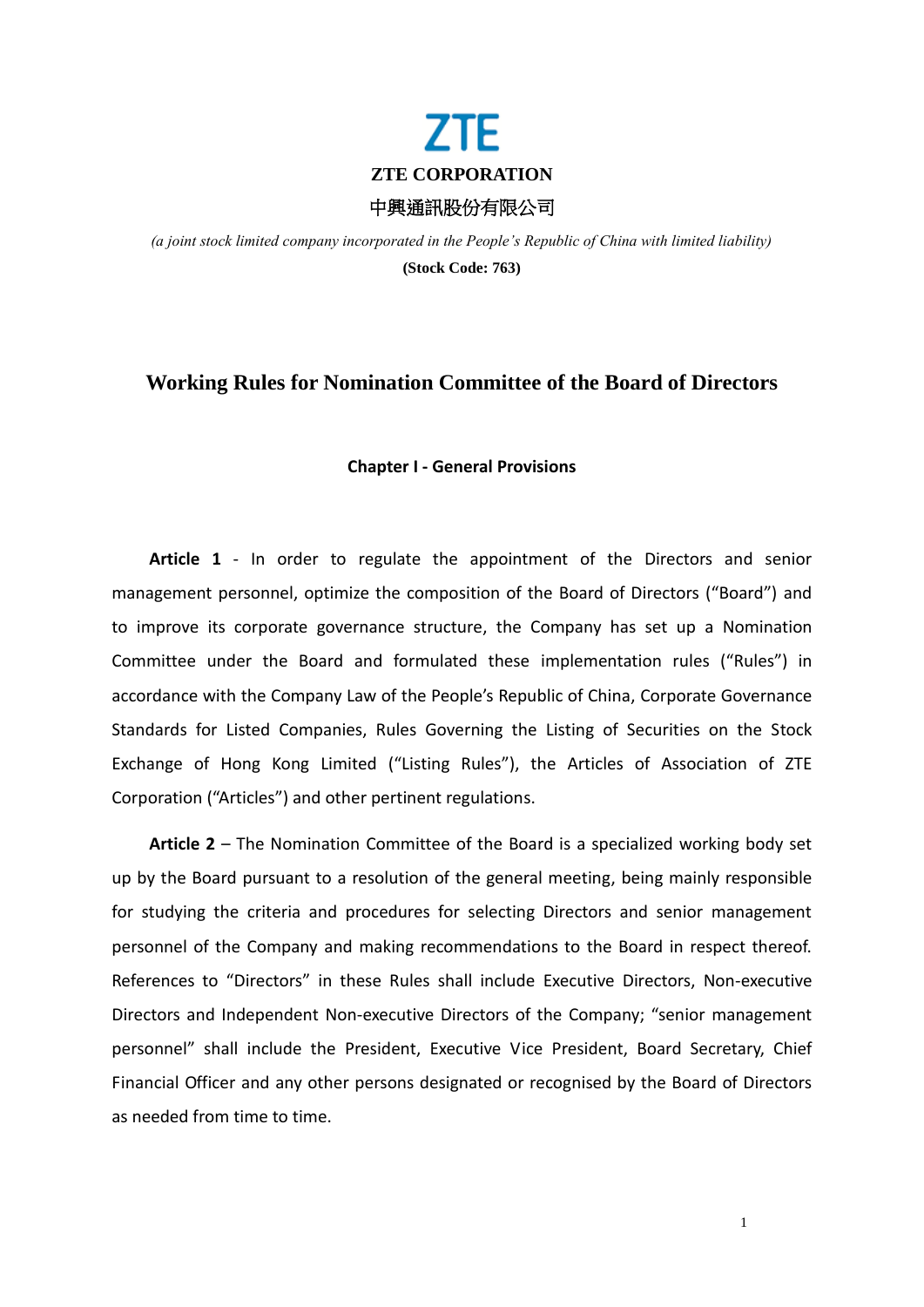### **Chapter II – Composition of the Committee**

**Article 3** – The Nomination Committee shall comprise no less than three Directors, with the majority of them being Independent Non-executive Directors.

**Article 4** – Members of the Nomination Committee shall be nominated by the Board Chairman, more than half of the Independent Non-executive Directors or one-third of all Directors and shall be appointed through election by the Board.

**Article 5** – The Nomination Committee shall have one convener responsible for presiding over the work of the Committee. The convener must be elected among Committee members who are Independent Non-executive Directors.

**Article 6** – The term of office for a member of the Nomination Committee shall be concurrent with the term of his/her directorship. A Committee member may be re-elected for appointment upon the conclusion of his/her term of office. A Committee member shall be automatically disqualified as such if during his/her term of office he/she ceases to be a Director of the Company, and the Committee shall make up the number of Committee members in accordance with provisions set out in Articles 3 to 5 above.

# **Chapter III - Scope of Authority**

**Article 7** – The principal duties and scope of authority of the Nomination Committee shall be:

(I) to reveiw and make recommendations to the Board in respect of the structure, size and composition (including the skills, knowledge and experience) of the Board based on the state of business operations, asset size and shareholding structure of the Company;

(II) to study the criteria and procedures for selecting Directors and senior management personnel of the Company and to make recommendations to the Board in respect thereof;

(III) to conduct extensive searches for qualified candidates for Directors and senior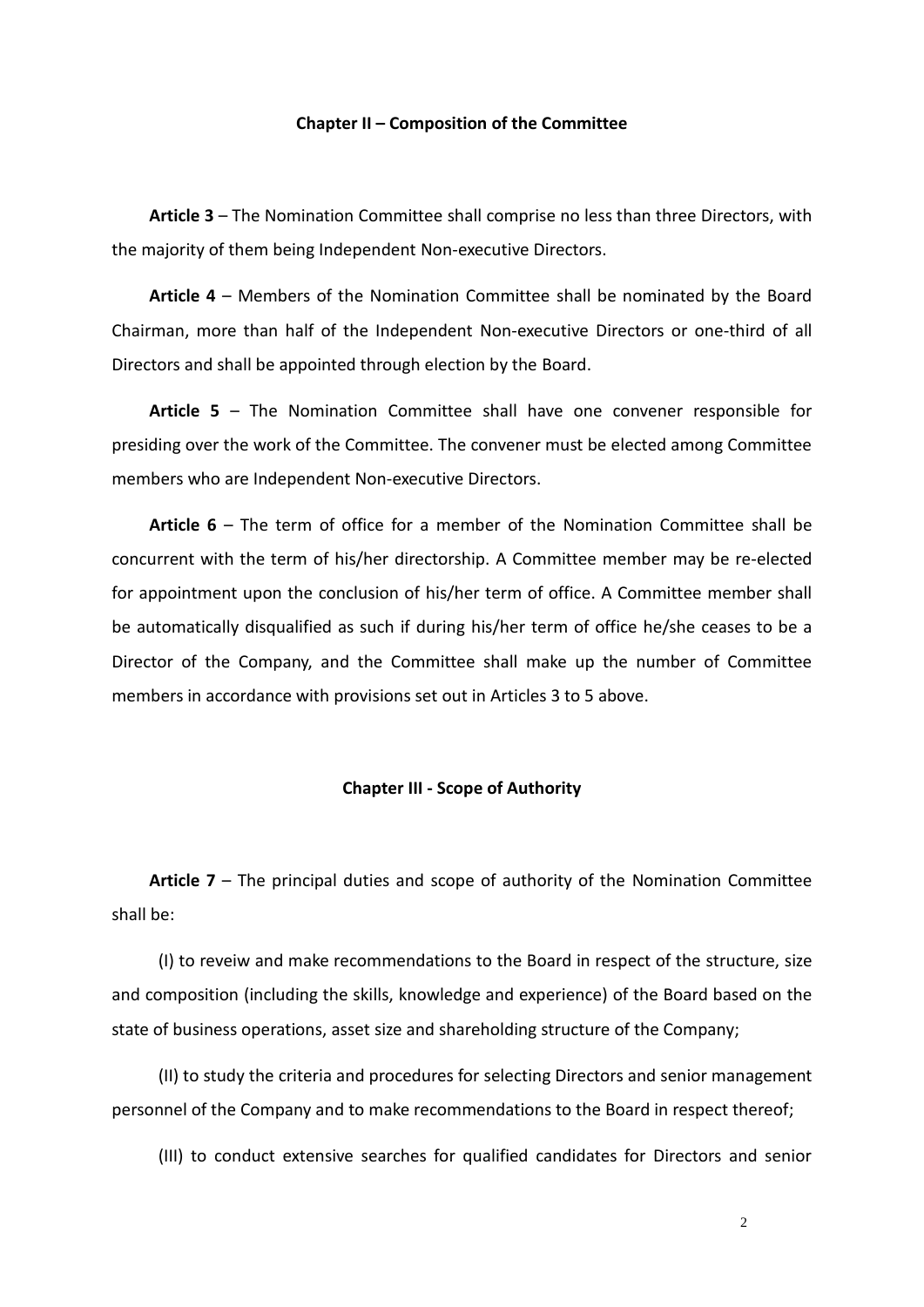management personnel;

(IV) to assess the independence of independent non-executive directors;

(V) to conduct examination of candidates for Directors and senior management personnel and to make recommendations as to the appointment or re-appointment or succession planning for Directors;

(VI) to give due regard to the benefits of diversity on the Board against objective criteria in reference to the Board Diversity Policy (Annex I) when performing duties set out in paragraphs  $(I)$ ,  $(II)$ ,  $(III)$  and  $(V)$ ;

(VII) to review the Board Diversity Policy as appropriate and to review the measurable objectives under the Board Diversity Policy and the progress of attainment, so as to ensure effective implementation; and

(VIII) to deal with other matters as authorized by the Board of the Company.

**Article 8** – The Nomination Committee shall be accountable to the Board and proposals of the Committee shall be submitted to the Board for consideration and determination.

## **Chapter IV – Decision-making Process**

**Article 9** – The Nomination Committee shall study the election criteria, selection process and term of office of the Directors and senior management personnel of the Company in accordance with provisions of pertinent laws and regulations and the Articles and taking into account the actual conditions of the Company, formulate resolutions and submit the same for Board approval and implement accordingly.

**Article 10** –The selection process for Directors and senior management personnel shall be as follows:

(I) The Nomination Committee shall proactively exchange views with relevant departments of the Company to study the need of the Company for new Directors and senior management personnel;

3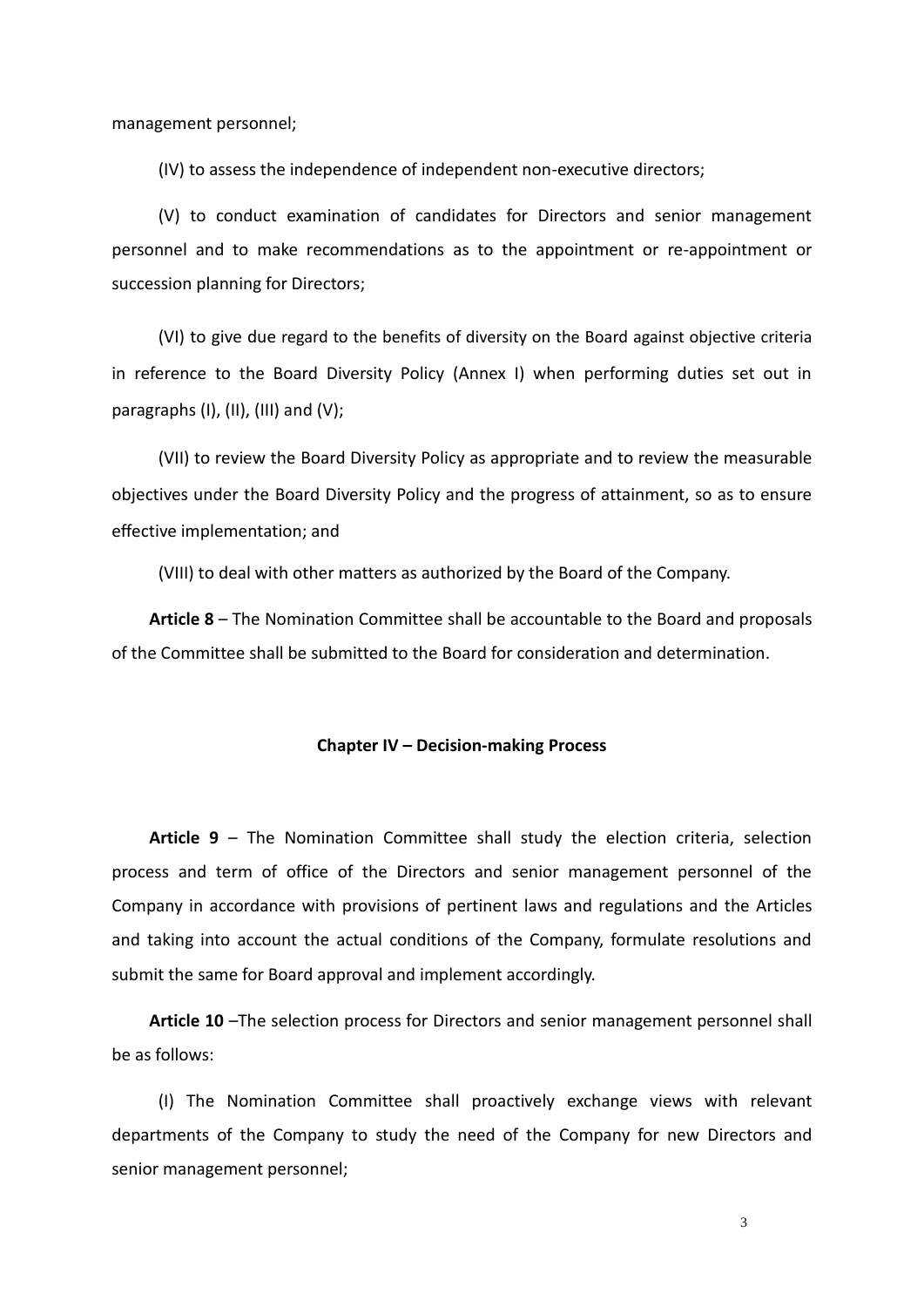(II) The Nomination Committee may conduct extensive search for candidates for Directors and senior management personnel among employees of the Company, its subsidiaries (associate companies) and in the open recruitment market;

(III) Information including the profession, education, professional titles, detailed work experience and all part-time jobs of the preliminary candidates shall be collected;

(IV) The nominee's consent to nomination shall be sought, failing which such nominee shall not be named as a candidate for Director and senior management personnel;

(V) A meeting of the Nomination Committee shall be convened, at which qualifications vetting of the preliminary candidates shall be carried out based on the terms of appointment for Directors and senior management personnel;

(VI) The Nomination Committee shall submit its recommendations for candidates for Directors together with relevant materials to the Board one month prior to the election of new Directors; and recommendations for candidates for new senior management personnel together with relevant materials to the Board prior to the appointment of such new senior management personnel; and

(VII) Other subsequent tasks to be undertaken pending on the decisions and feedback of the Board.

### **Chapter V - Rules of Proceedings**

**Article 11** – The Nomination Committee shall meet at least once a year, and a notice of meeting shall be served on all members three days before the meeting is convened. A temporary meeting shall be held immediately for urgent issues. The meeting shall be presided over by the convener, or by another member (who is an Independent Non-executive Director) appointed in case the convener is absent for any reason.

**Article 12** – A Nomination Committee meeting shall only be held with more than half of the members attending; each member shall have one vote; resolutions of the meeting shall be adopted with more than half of the votes from the full Committee voting in favor.

4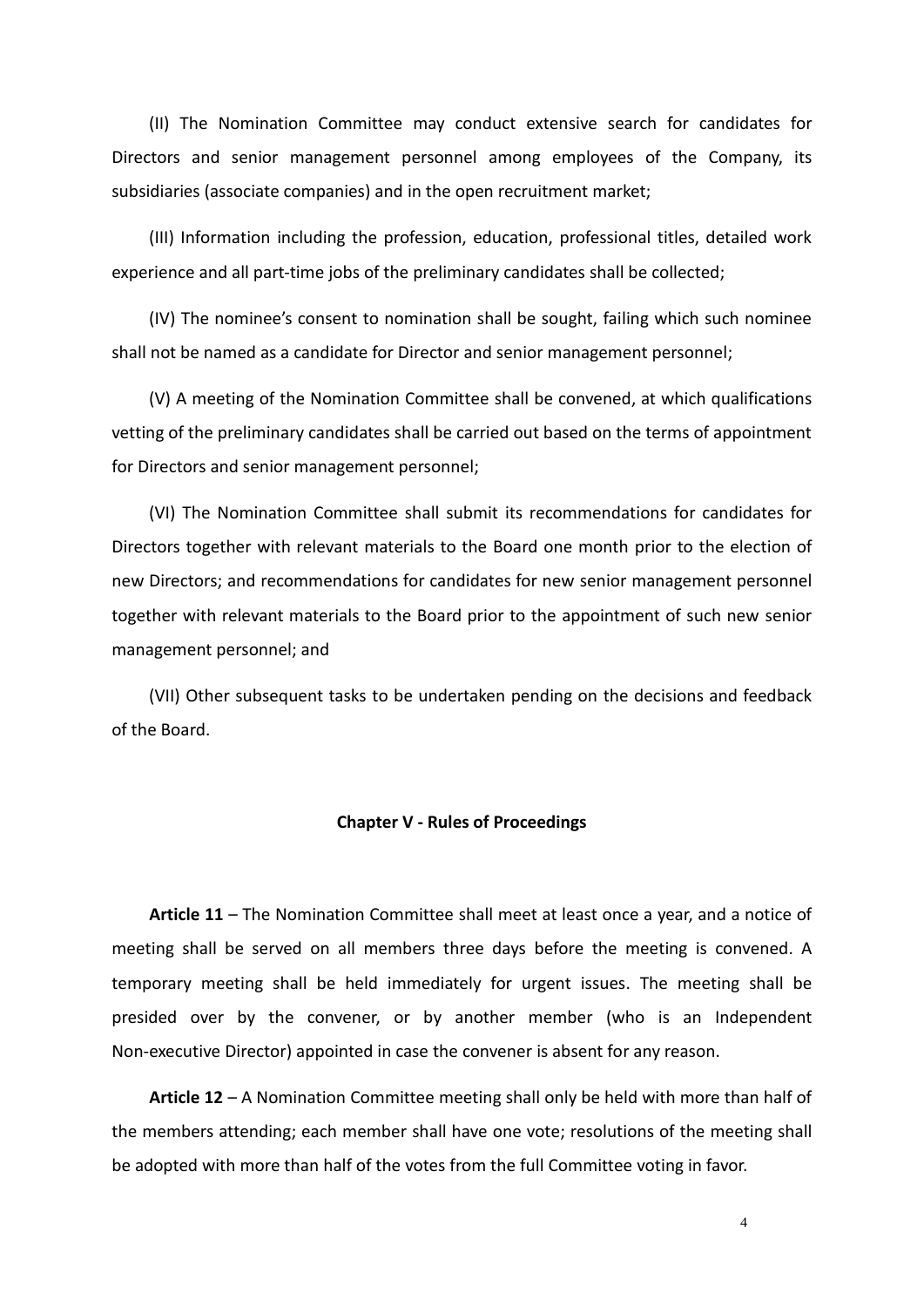**Article 13** – A Nomination Committee may be convened by way of on-site meetings, video conferences, conference calls or facsimiles.

**Article 14** – Voting at a Nomination Committee meeting shall be conducted by way of a show of hands in case of an on-site meeting and by way of signing up through facsimile in case of a meeting convened through communication devices.

**Article 15** – Other Directors, Supervisors and senior management personnel of the Company may be invited to attend the meeting of the Nomination Committee meeting as non-voting attendees where necessary.

**Article 16** – The Nomination Committee shall be provided with sufficient resources for the due performance of its duties. Where necessary, the Nomination Committee may engage an intermediary firm at the cost of the Company to furnish independent professional advice for its decision-making.

**Article 17** – The procedures of convening a Nomination Committee meeting, method of voting thereat and resolutions passed thereby must be in accordance with provisions of pertinent laws, regulations, the Articles and these Rules.

**Article 18** – Records of a Nomination Committee meeting shall be kept and members attending the meeting shall sign against the minutes of meeting; the minutes of meeting shall be kept by Board Secretary of the Company in such manner and for such duration as determined by reference to the filing of Board documents. The preliminary draft and finalized version of the Nomination Committee minutes of meeting shall be respectively delivered to all members of the Nomination Committee within a reasonable period of time after the meeting, for comments in case of the preliminary draft and filing in case of the finalized version by the members.

**Article 19** – Resolutions and results of voting adopted by a Nomination Committee meeting shall be reported in writing to the Board of the Company.

**Article 20** – Members attending any meetings of the Committee shall have the obligation to keep confidential all matters discussed at such meetings and shall refrain from unauthorized disclosures of information relating thereto.

**Article 21** – The Committee shall make available the convener of the Committee (or in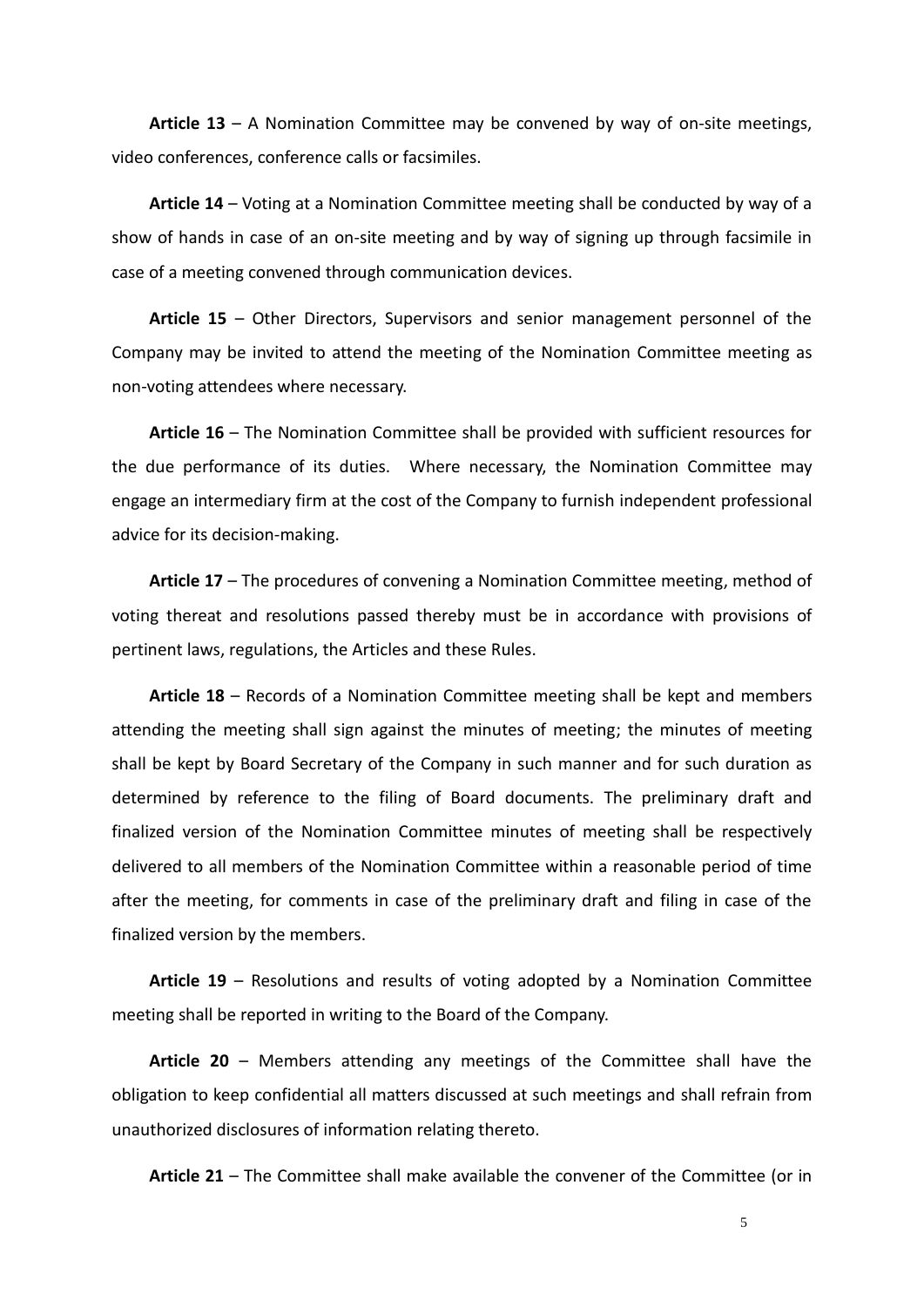his absence, at least one of its members) to attend the Company's annual general meeting to answer shareholders' questions.

### **Chapter VI - Supplemental Rules**

**Article 22** – These Rules shall come into effect from the date on which they are adopted by way of a Board resolution.

**Article 23** – Matters not provided for under these Rules shall be dealt with in accordance with the provisions of pertinent national laws and regulations and the Articles; in case of any contradiction with laws and regulations promulgated by the State in future and any revised Articles amended through legal procedures, provisions of such national laws and regulations as pertinent and such Articles shall prevail and these Rules shall be amended forthwith and submitted to the Board for consideration and approval.

**Article 24** –These Rules and the interpretation of the functions of the Nomination Committee and the authority vested therein by the Board have been published on the Company's website and the statutory website for information disclosure.

**Article 25** – The authority of interpretation of these Rules shall be vested in the Board of the Company.

Shenzhen, PRC 29 June 2018

**Note:** This Working Rules has been prepared in Chinese and English respectively. In case of discrepancy, the Chinese version shall prevail.